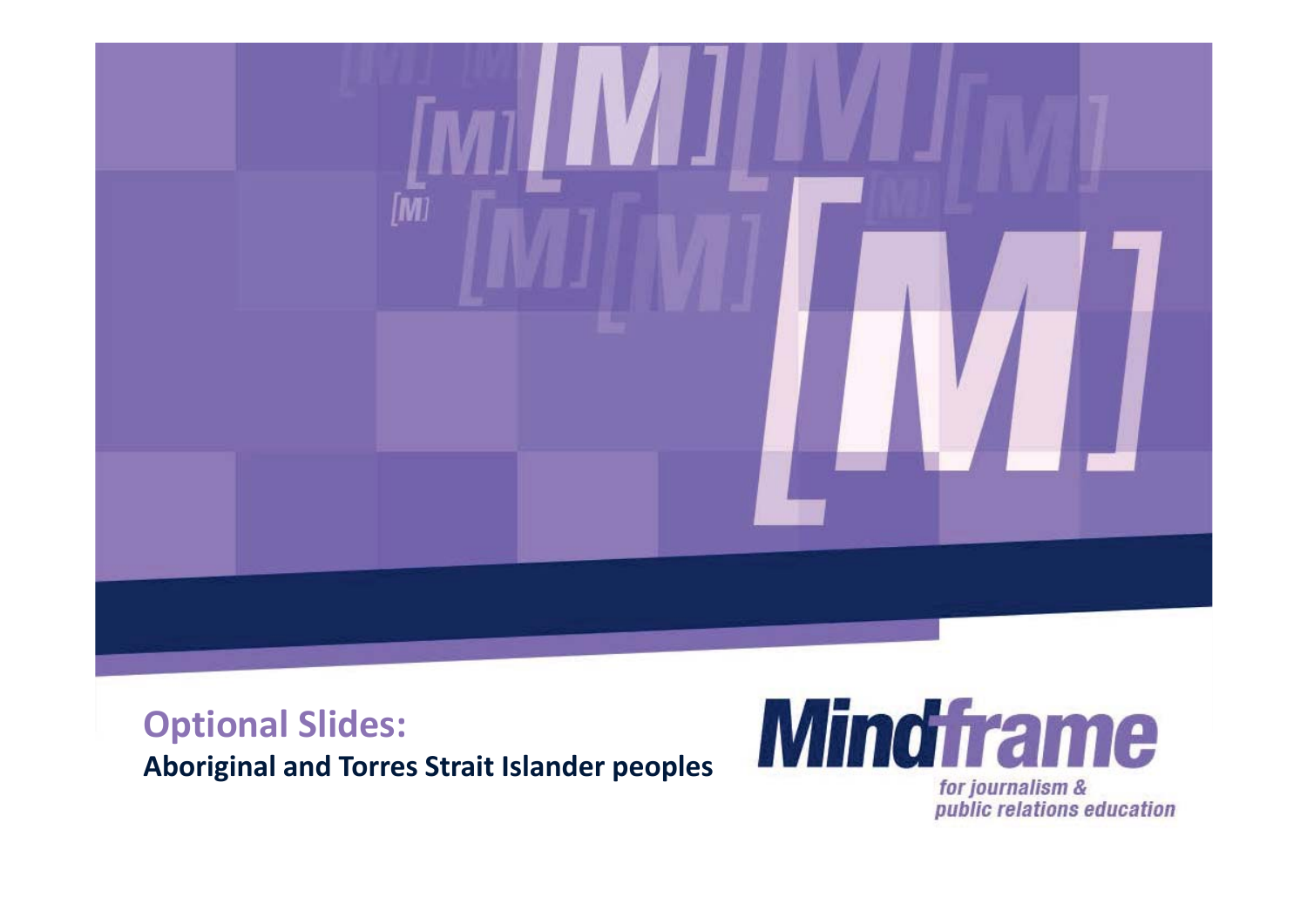### **Social and emotional wellbeing of Aboriginal and Torres Strait Islander peoples**

- $\bullet$  The term "social and emotional wellbeing" is preferred by Aboriginal and Torres Strait Islander people.
- Trauma and grief are significant issues.
- • Serious mental illness appears to be as common in Aboriginal and Torres Strait Islander populations as in the wider population.
- $\bullet$  Aboriginal and Torres Strait Islander people have 3-5 times higher rates of involuntary hospitalisation but receive proportionately less specialised care.
- Aboriginal and Torres Strait Islander people are less likely to drink alcohol than other Australians, but those who drink are more likely to consume hazardous levels.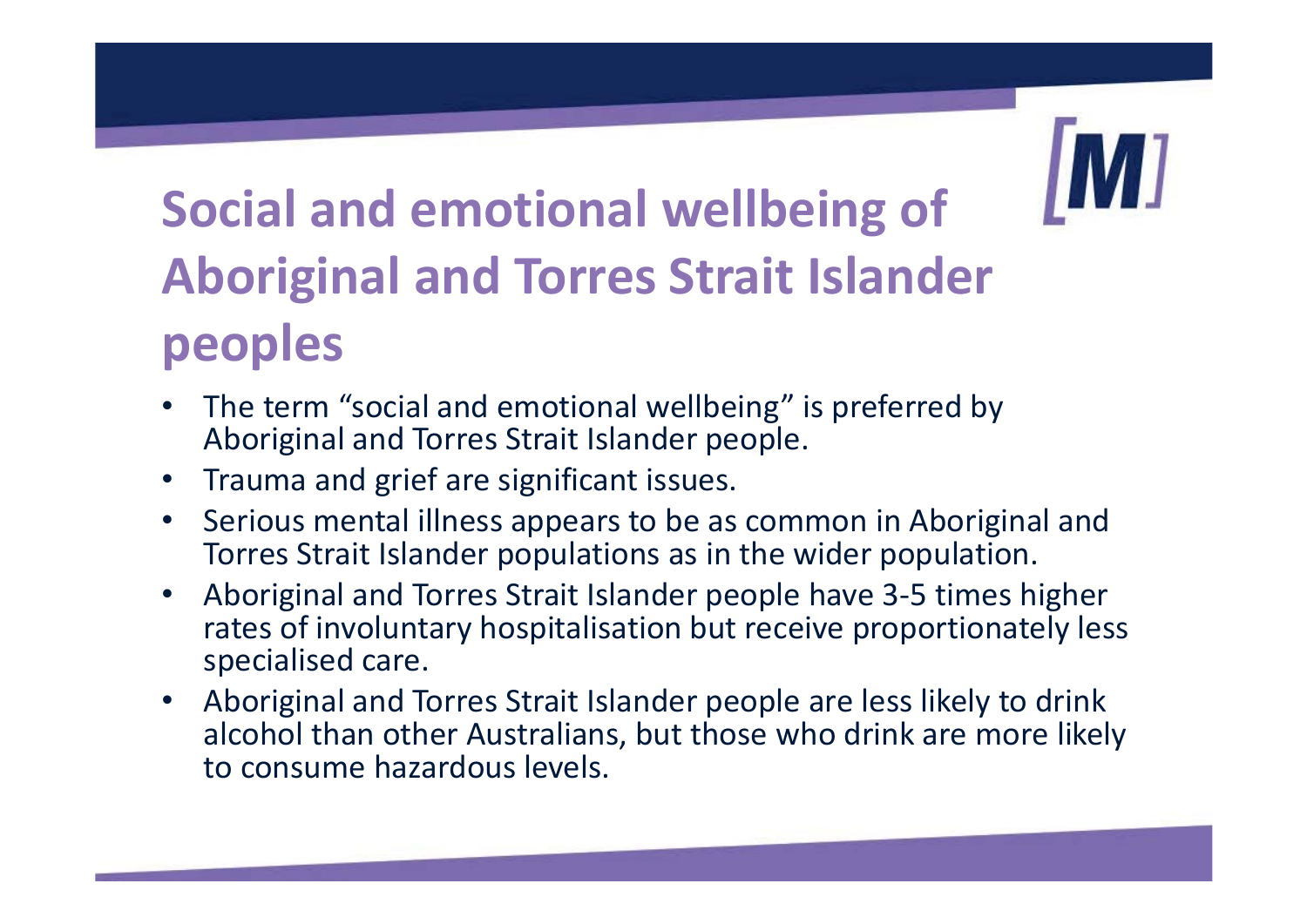## **Suicide in Aboriginal and Torres Strait Islander communities**

- Suicide and self-harm were not part of traditional Aboriginal and Torres Strait Islander communities.
- Suicide is more concentrated in earlier adult years for Aboriginal and Torres Strait Islander Australians, with the highest rates being for males 15-34 years.
- Death rates from suicide in Aboriginal and Torres Strait Islander people may be twice the rate for other Australians.
- Suicide among older Aboriginal and Torres Strait Islander people is low.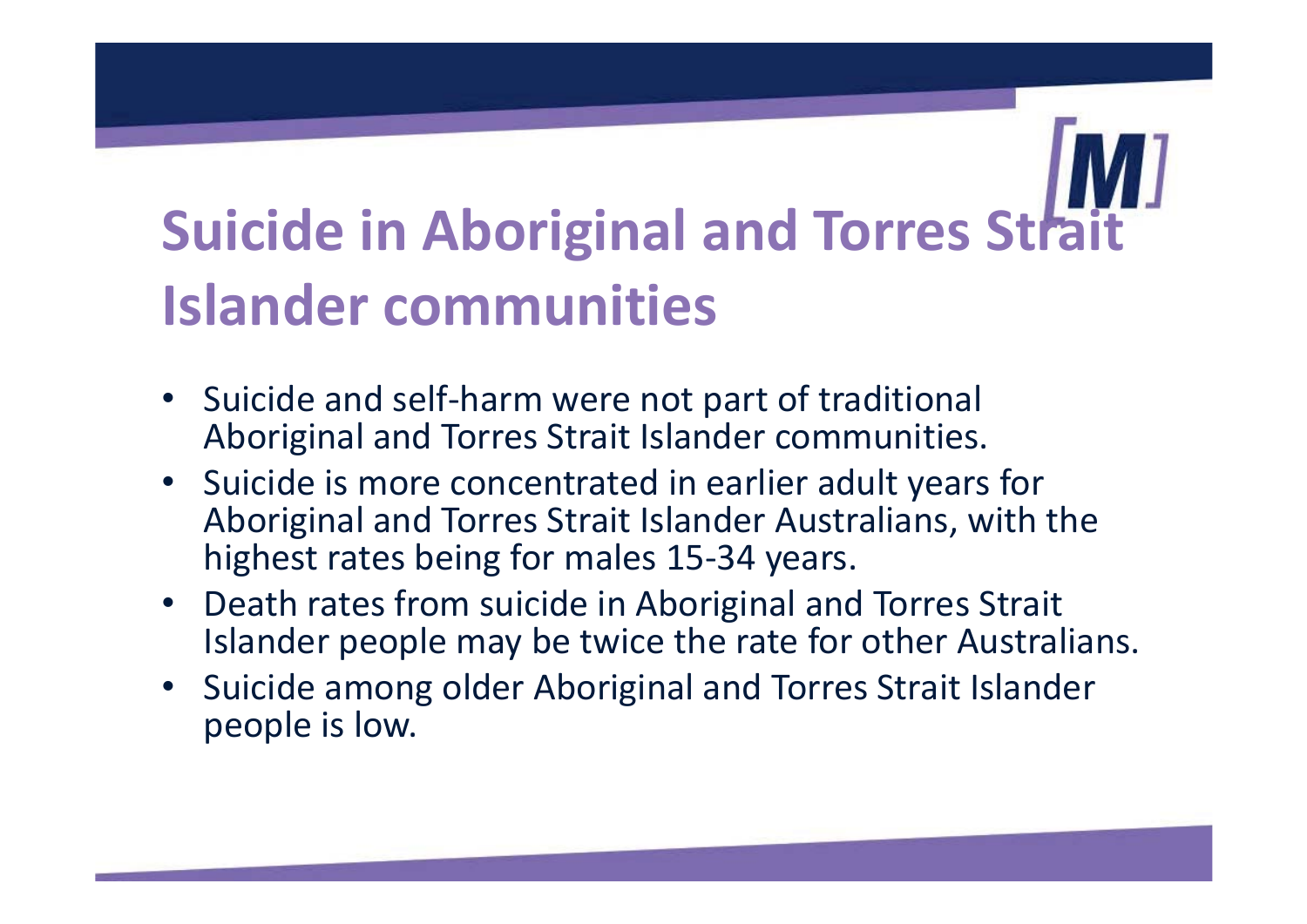### **Suicide in Aboriginal and Torres Strait Islander communities**

- Suicide used to be rare among traditional Aboriginal peoples and Torres Strait Islanders but has become more common in recent years.
- In 2010, there were 110 registered deaths by suicide of Aboriginal people in the five States and Territories considered.
- • In 2010, suicide comprised **4.2% of all identified Aboriginal and Torres Strait Islander people** who died in NSW, QLD, SA, WA and NT that year. In contrast, suicide comprised **1.5% of deaths of non-Indigenous people who died that year.**
- Suicide is more concentrated in the earlier adult years for Aboriginal and Torres Strait Islander Australians than for the general Australian population.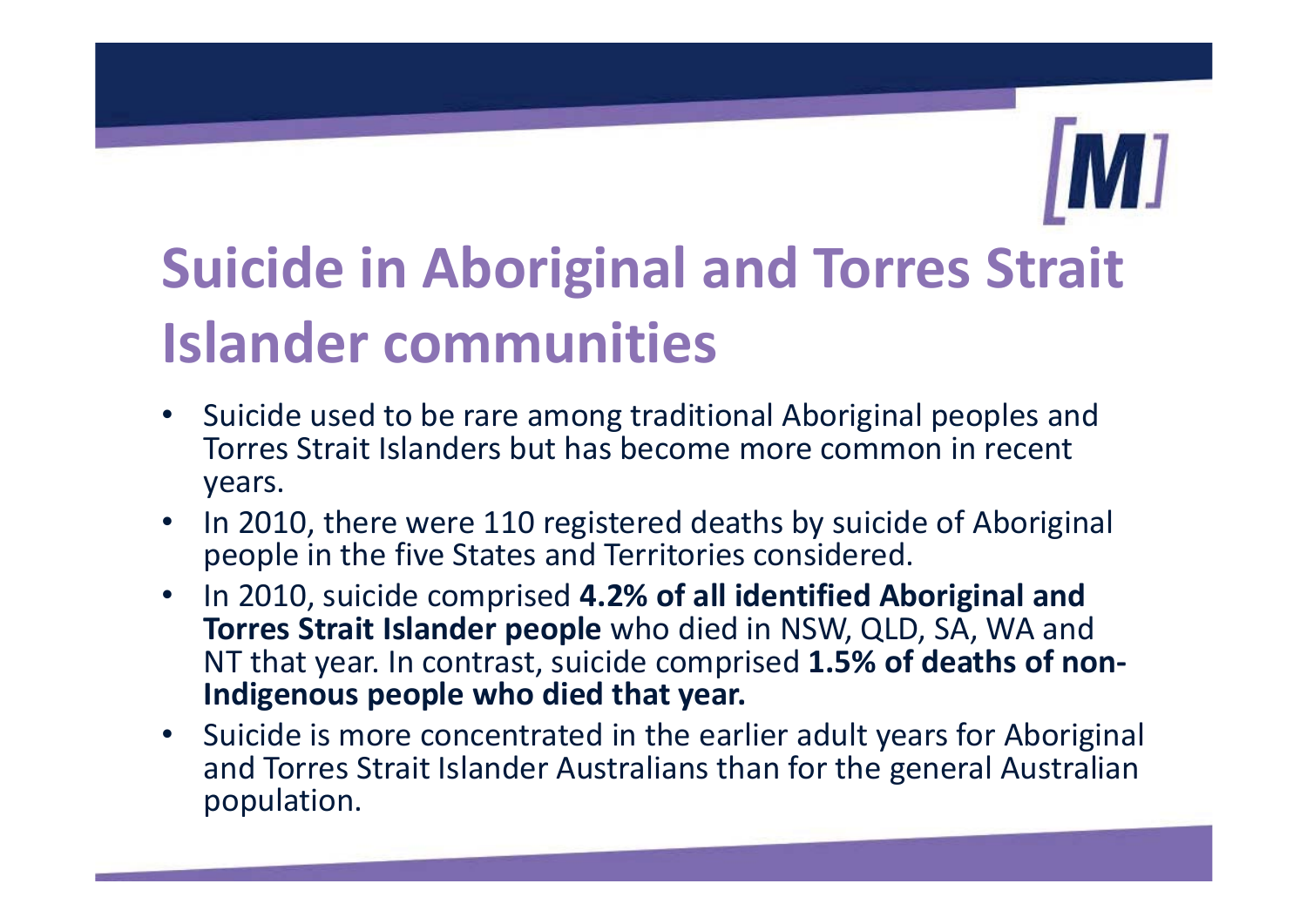# M]

### **Comparison of proportion of total deaths by suicide for Aboriginal\* and other Australians, for selected States, 2004.**

| <b>State</b> | Origin                   | <b>Proportion of total</b><br>deaths % |
|--------------|--------------------------|----------------------------------------|
| <b>NSW</b>   | Aboriginal               | 3.1                                    |
|              | <b>Other Australians</b> | 1.2                                    |
| <b>QLD</b>   | Aboriginal               | 3.6                                    |
|              | <b>Other Australians</b> | 1.8                                    |
| <b>SA</b>    | Aboriginal               | 5.3                                    |
|              | <b>Other Australians</b> | 1.4                                    |
| <b>WA</b>    | Aboriginal               | 4.0                                    |
|              | <b>Other Australians</b> | 1.6                                    |
| <b>NT</b>    | Aboriginal               | 5.3                                    |
|              | <b>Other Australians</b> | 6.0                                    |

Australian Bureau of Statistics (2006).

\* Aboriginal denotes Aboriginal and Torres Strait Islander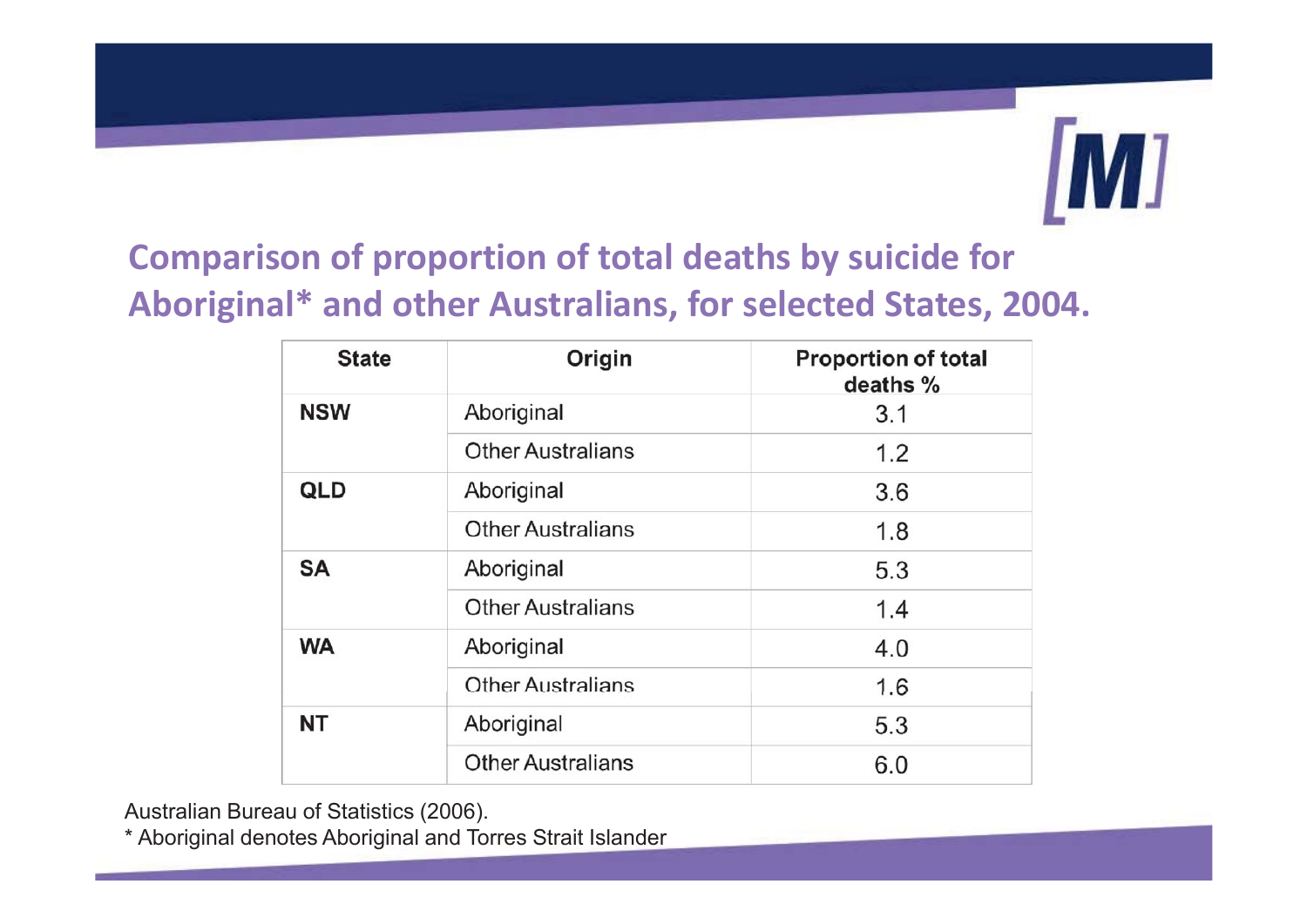### **Feedback from Consultations with Aboriginal and Torres Strait Islander communities**

- $\bullet$  Mental health issues for Aboriginal and Torres Strait Islander people are rarely covered by either mainstream or Indigenous media.
- $\bullet$  Consistent negative portrayals of mental illness have an effect on stigma and how people view themselves.
- • Negative reporting about mental health services is one reason people may not access them.
- $\bullet$  There is a need for balance between reporting factually and being too negative.
- Where to refer people for help is problematic.
- •More information around mental health promotion is needed.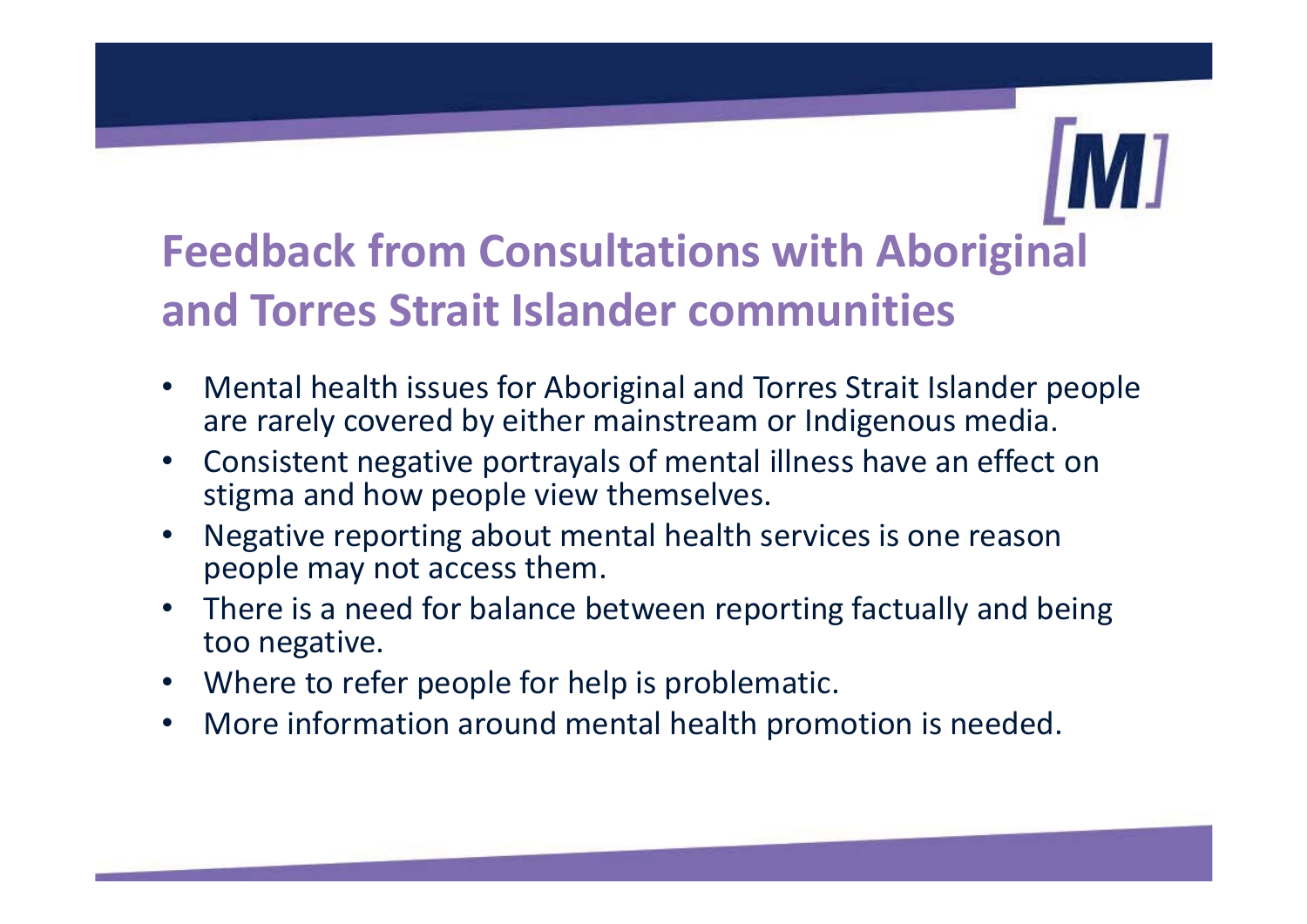### **Feedback from Consultations with Aboriginal and Torres Strait Islander communities (cont.)**

- Aboriginal and Torres Strait Islander people may be affected by a suicide report whether the person is from their culture or not.
- Reporting of the method should be avoided because of copycat suicides.
- Any reports of suicide should respect the community's right to grieve and adhere to cultural protocols around naming and showing footage of a deceased person.
- Journalists reporting on suicide or mental illness should ideally have an Aboriginal or Torres Strait Islander background or have training in cultural awareness.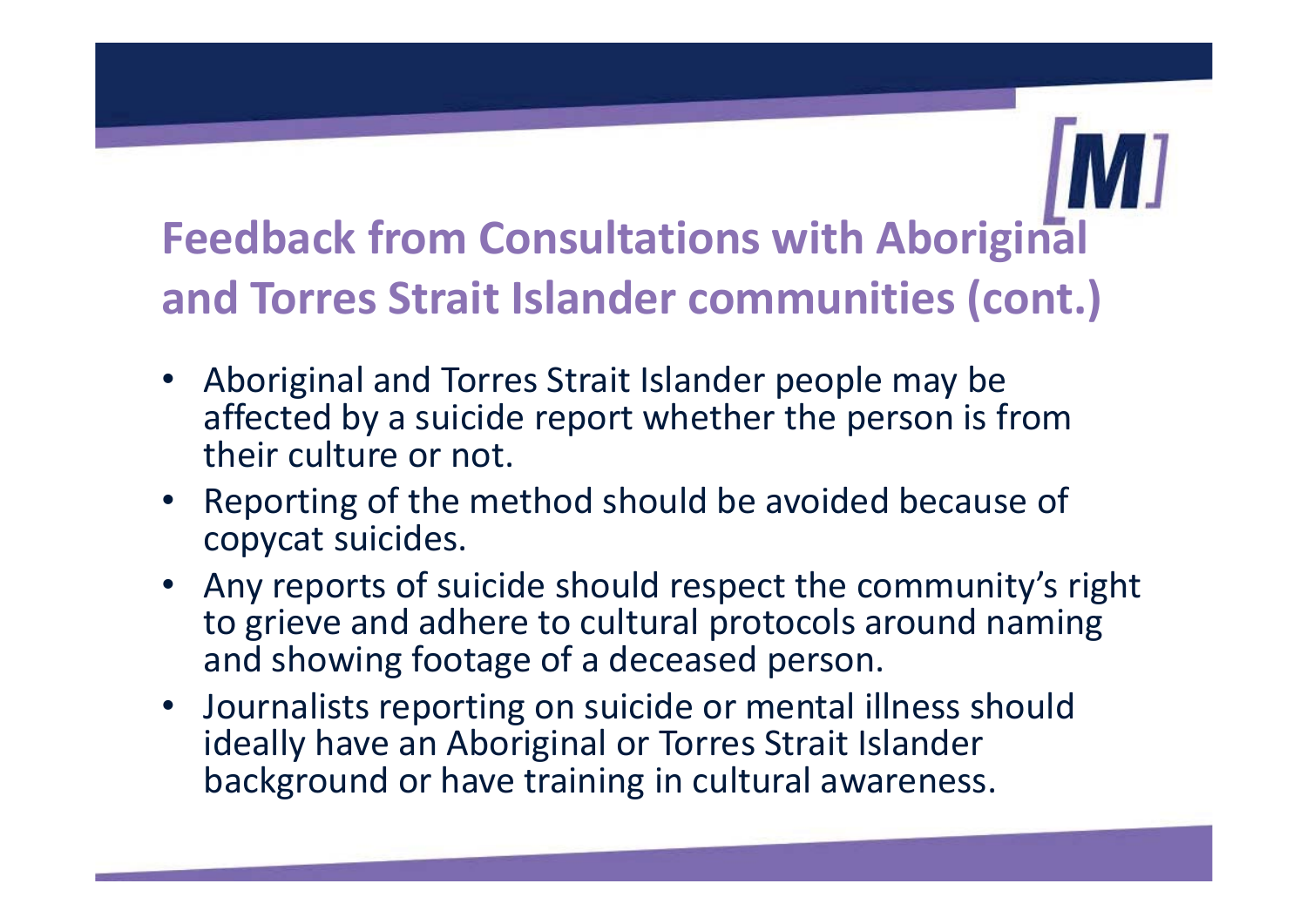# A stolen life

**Mike Seccombe** reports

### **Mike Seccombe**

Reports

**TTAKES** surprisingly little time and effort to commit suicide by strangulation. It is not necessary to hang from the ceiling or jump from a chair. If the ligature compresses the most vulnerable part of your neck, the weight of your head alone is enough to cut the blood flow through the jugular veins and/or the carotid arteries.

Once that happens, or once your tongue is pressed up and back to block your windpipe, unconsciousness comes in about 10 seconds. Three to five minutes after that, your brain begins to die - the higher parts first, then, more slowly, the brain stem which controls the vital functions of heartbeat and breathing.

Royal Darwin Hospital. detailed it all quite day of the inquest into the in custody.

But the underlying causes of his death are much more complex. He cannot be given a name, by court order Dr Michael Zillman,

made out of respect for forensic pathologist at the Aboriginal cultural sensitivities. But the dead boy was only 15; he lived unemotionally, and with the on Groote Eylandt in the aid of diagrams, on the first Gulf on Carpentaria: he died in the Don Dale death of an Aboriginal boy correctional facility in Darwin, hundreds of It didn't take long for him kilometres away from to die, or for the doctor to home, friends and family explain the immediate cause on February 9 this year. of his of his death. Cerebral His life was an hypoxia is the medical term. anonymous tragedy until. out of his desperation and possible mental illness, he

ended it. Suddenly, he was no longer anonymous. His death served to focus attention on the Northern Territory's laws, which mandatorily sent children to jail for the most minor property offences. His case resounded in Darwin in Canberra, in Geneva. It threatened to split the Howard Government until the Prime Minister agreed to take steps to push the NT Government into modifying those laws. It helped focus attention on Australia's noncompliance with its human rights obligations and brought international criticism. It contributed to the Howard Government's increasing estrangement from the

international community.

"It takes surprisingly little time and effort to commit suicide by strangulation. It is not necessary to hang from the ceiling or jump from a chair. If the ligature compresses the most vulnerable part of your neck, the weight of your head alone is enough to cut the blood flow through the jugular veins and/or the carotid arteries." **Source: The Sydney Morning Herald, 16 September 2000**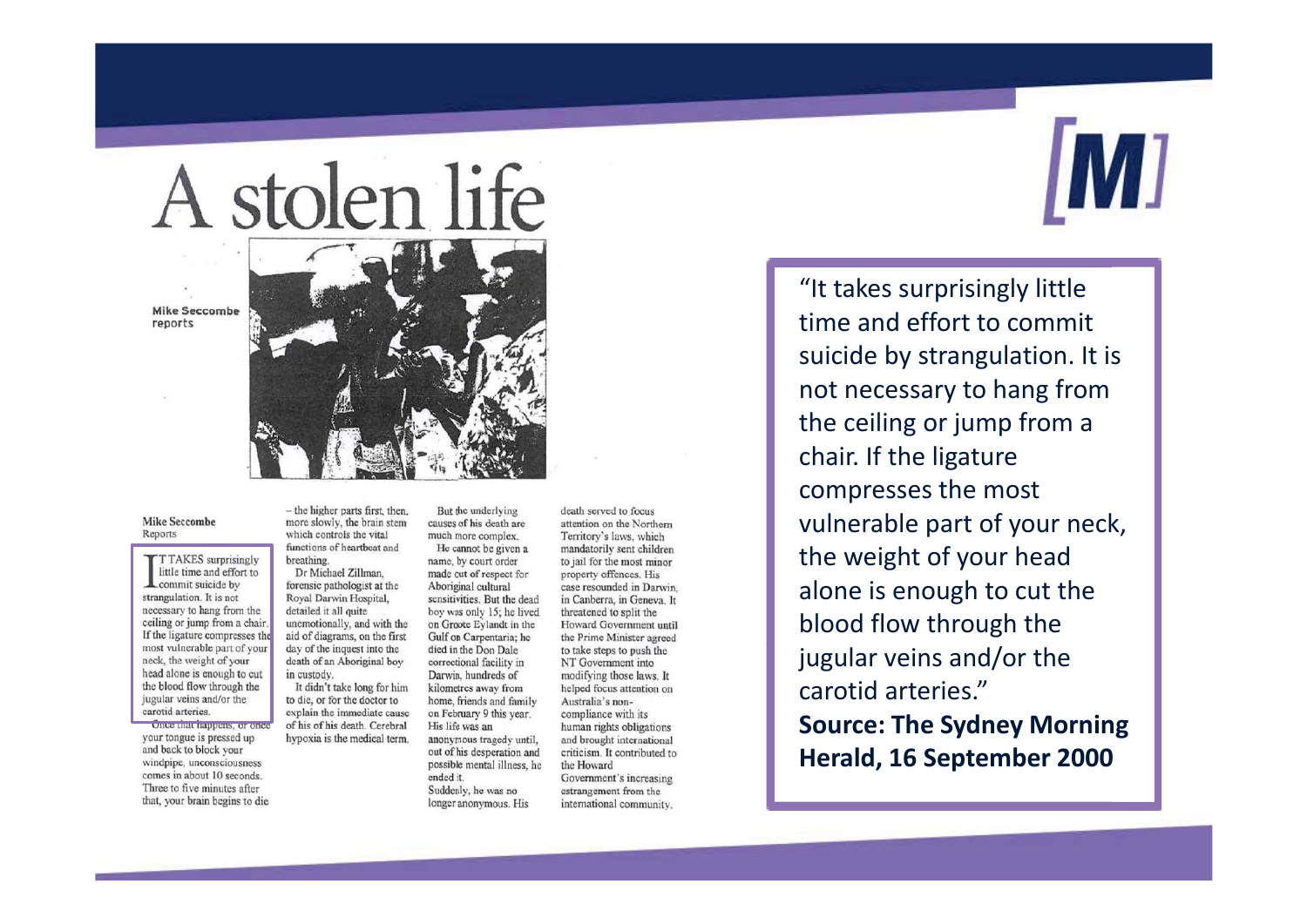"It takes surprisingly little time and effort to commit suicide by strangulation. It is not necessary to hang from the ceiling or jump from a chair. If the ligature compresses the most vulnerable part of your neck, the weight of your head alone is enough to cut the blood flow through the jugular veins and/or the carotid arteries. Once that happens, or once your tongue is pressed up and back to block your windpipe, unconsciousness comes in about 10 seconds. Three to five minutes after that, your brain begins to die…"

The Sydney Morning Herald, 16 September 2000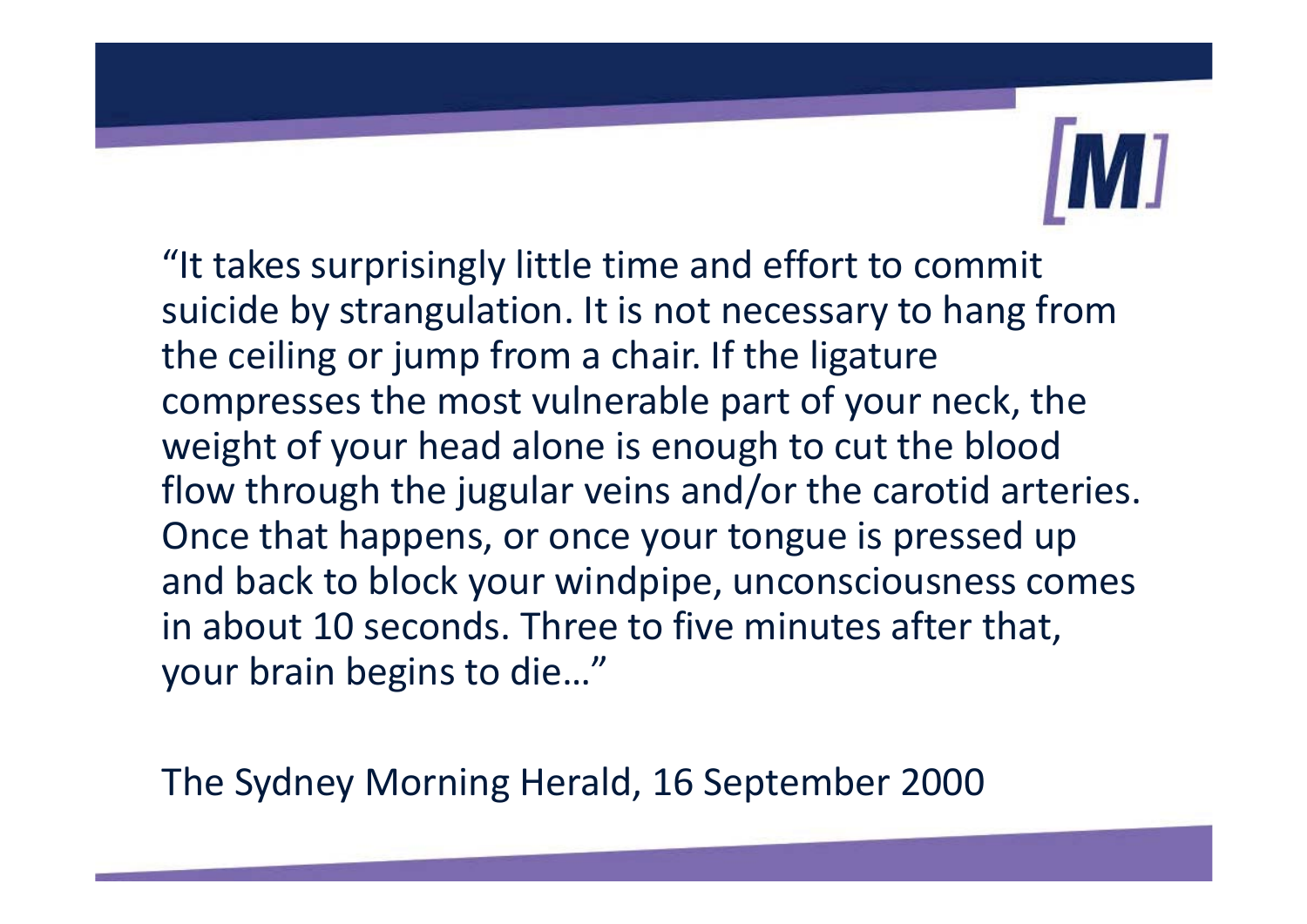### **SBS Television excerpt – "Family warned of suicide risk"**

An Aboriginal woman who killed herself in custody showed signs of self-harm five days before she died, but authorities had not deemed her at a high risk of suicide...

Ms Ryan's aunt Teena Bonham told Dubbo's Daily Liberal newspaper her niece had tried to strangle herself with shoelaces while in police custody in Dubbo…

"She was smashing her head against the wall…(and) punching the wall. She kept saying: 'I can't go back. I'll kill myself.'"

The 27 year-old was found hanging from a shower rail in her Bathurst jail cell on 23 March.

Staff at the jail has assessed Ms Ryan and believed she was not a suicide risk.

SBS (Living Black), 13 April 2005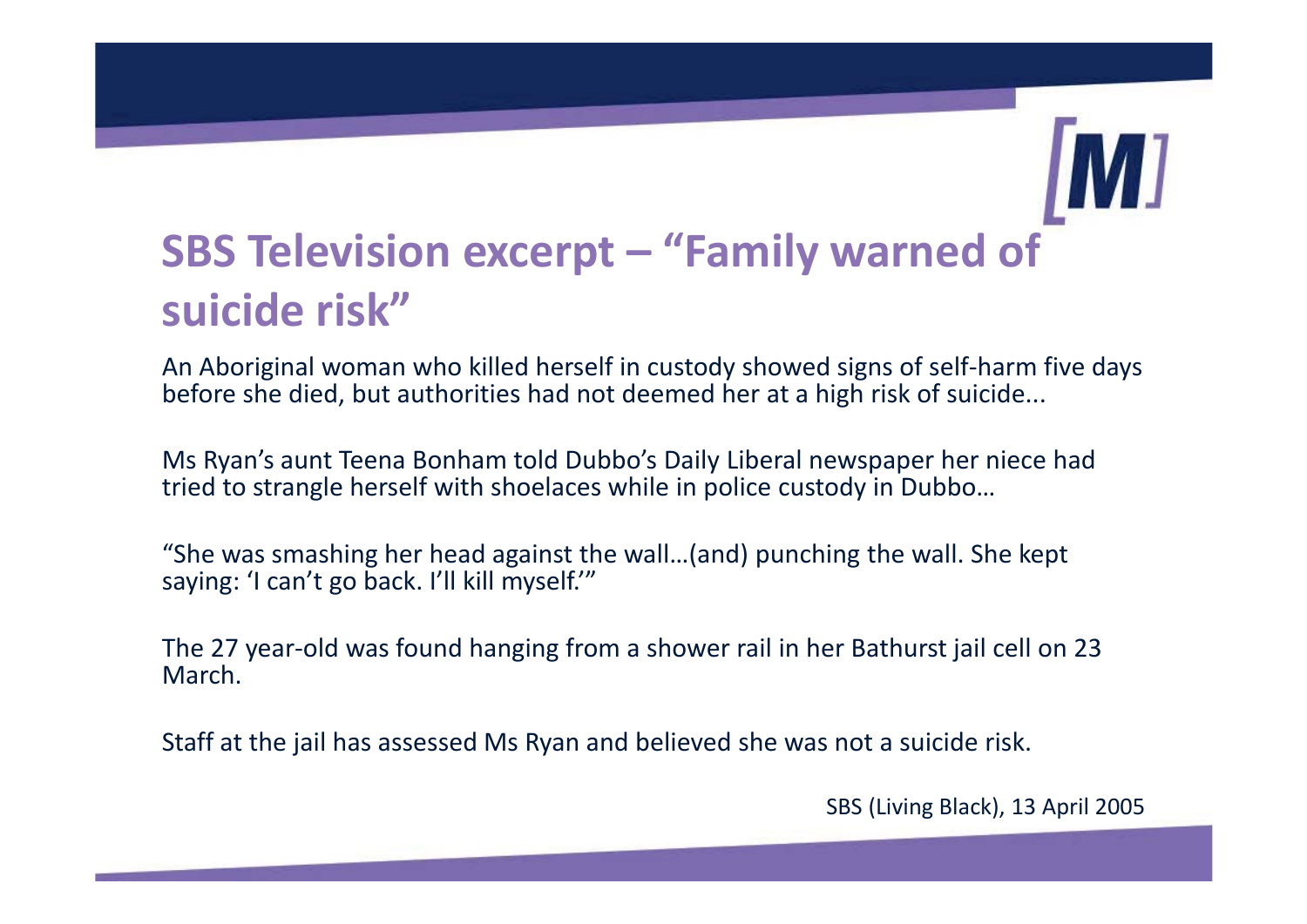### **Discussion questions**

- Was the description of method really important to these stories?
- What risks exist when reporting on court proceedings in such detail?
- What other sensitivities need to be considered when reporting a suicide involving an Aboriginal or Torres Strait Islander person?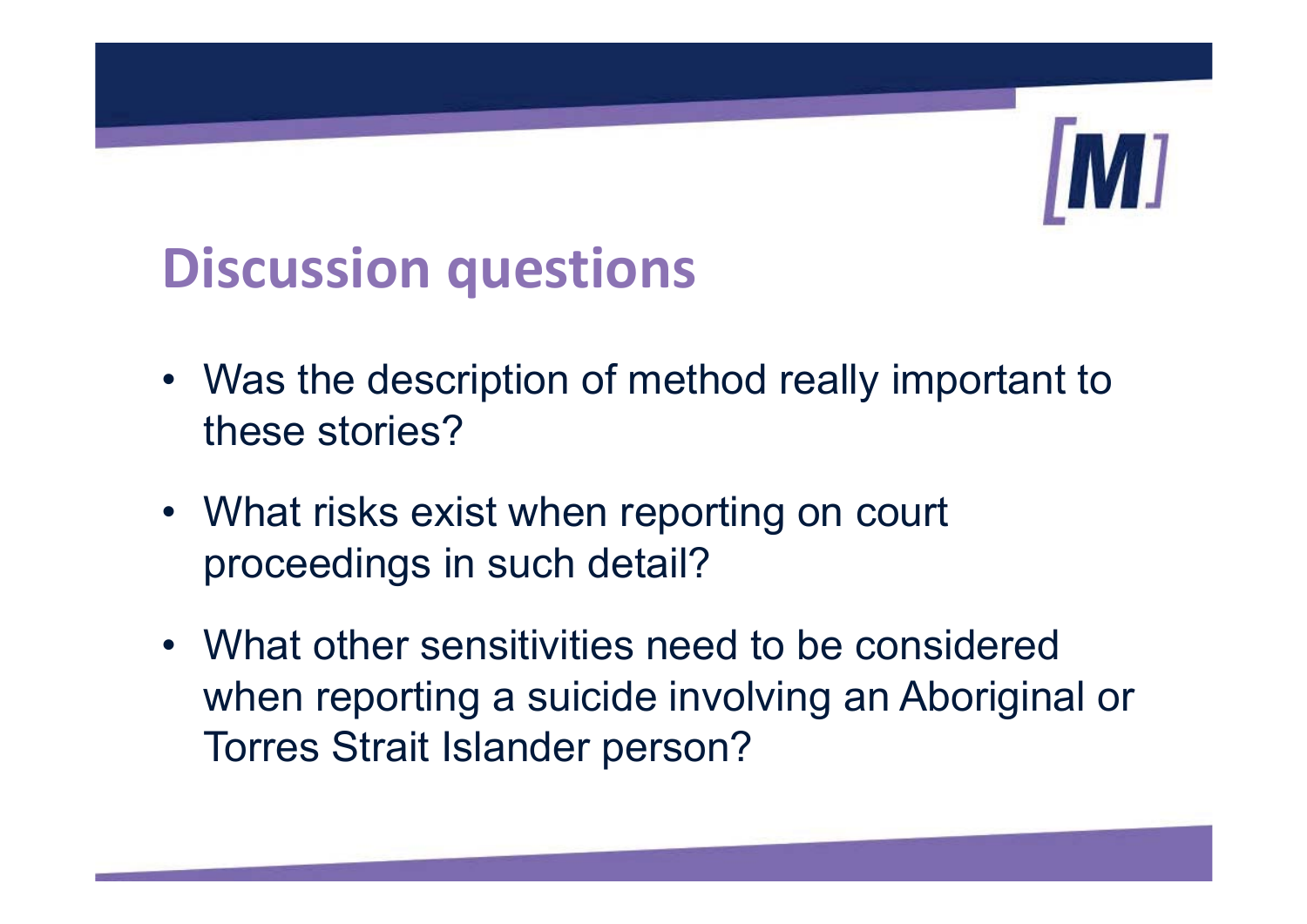

# **People from culturally and linguistically diverse backgrounds (CALD)**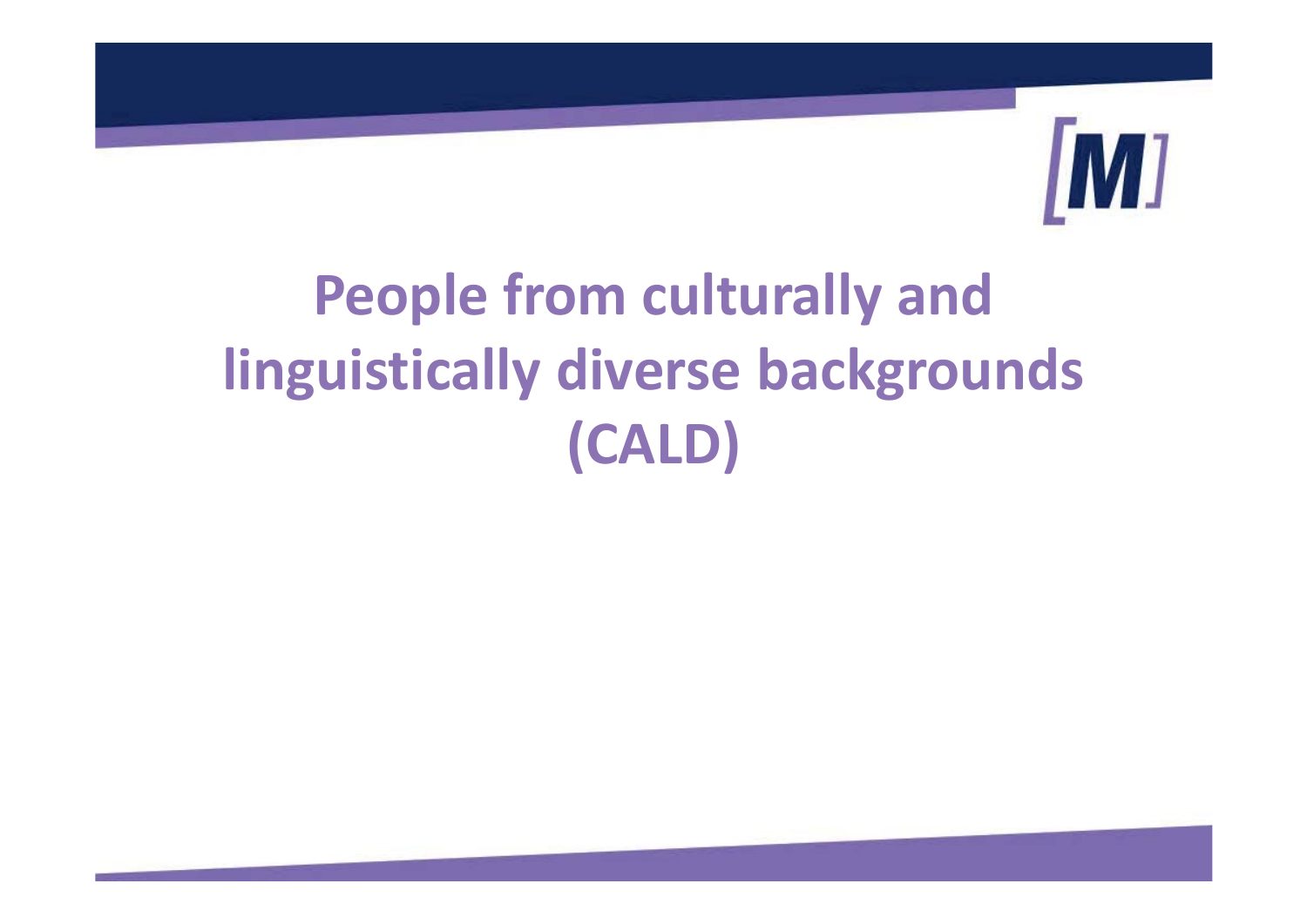### **The mental health of culturally and linguistically diverse communities**

- $\bullet$  Over 250,000 people born overseas living in Australia will experience some mental disorder in a 12-month period.
- There are a number of factors that affect the mental health of people born overseas – eg pre-migration experiences; process of resettlement; individual responses to stress.
- Characteristics of the host culture will have an impact on mental health – eg discrimination, unemployment, dealing with immigration officials.
- Conceptualisation of mental illness differs from culture to culture  $$ and level of stigma attached varies.
- • Culturally and linguistically diverse people do not access mental health services as often as the mainstream population.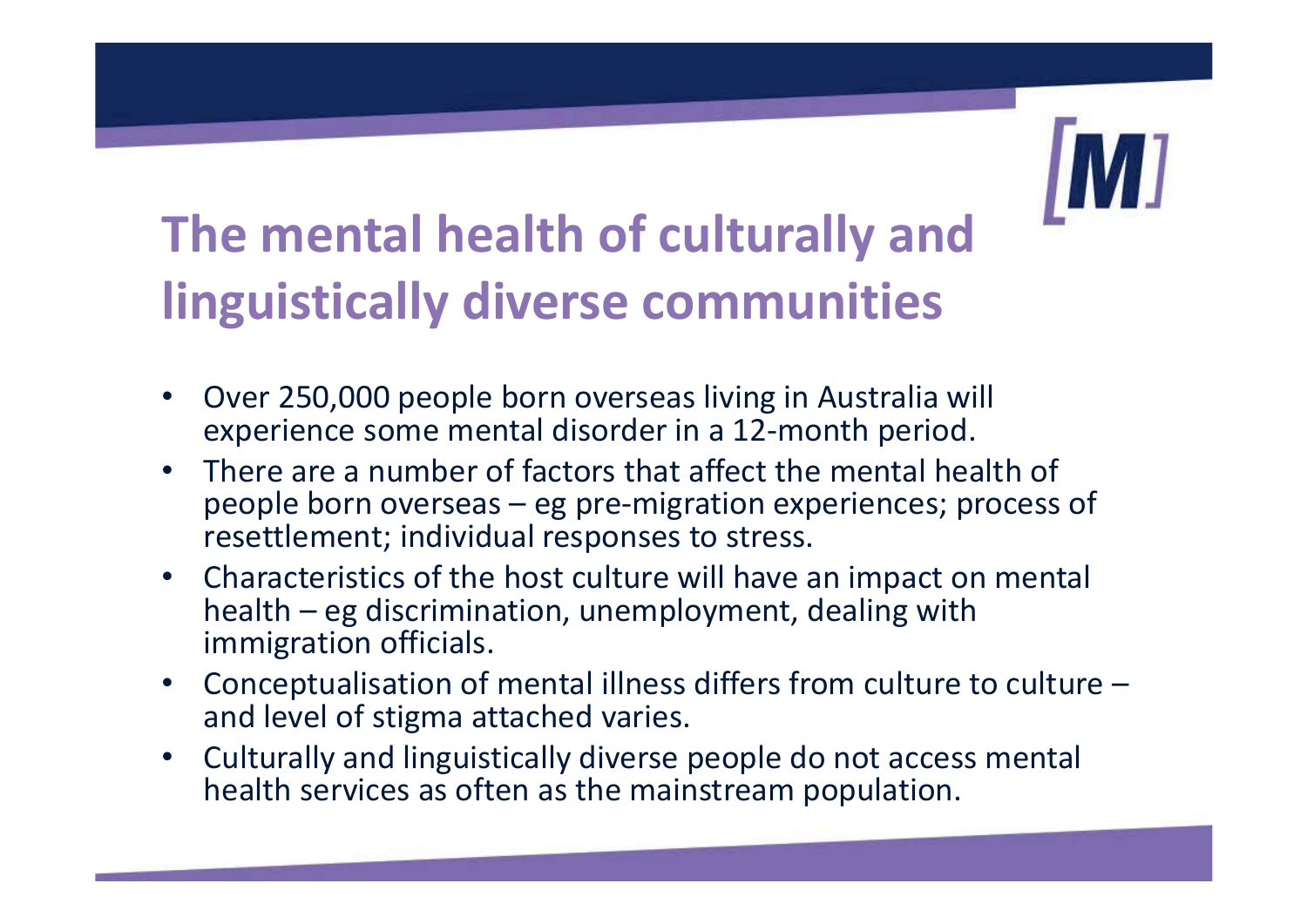### **The mental health of refugees**

- $\bullet$  Refugees and asylum seekers have a wide range of experiences that may affect their mental health.
- • In particular, trauma and loss may have profound ongoing effects on refugees.
- $\bullet$  Common mental health problems are post-traumatic stress disorder, depression and chronic grief.
- • Refugees who have a mental illness face many obstacles in accessing treatment pre- and post-migration.
- $\bullet$ Mental distress is common in detainees.
- $\bullet$  Prolonged detention has harmful effects on the mental health and development of adolescents and children.